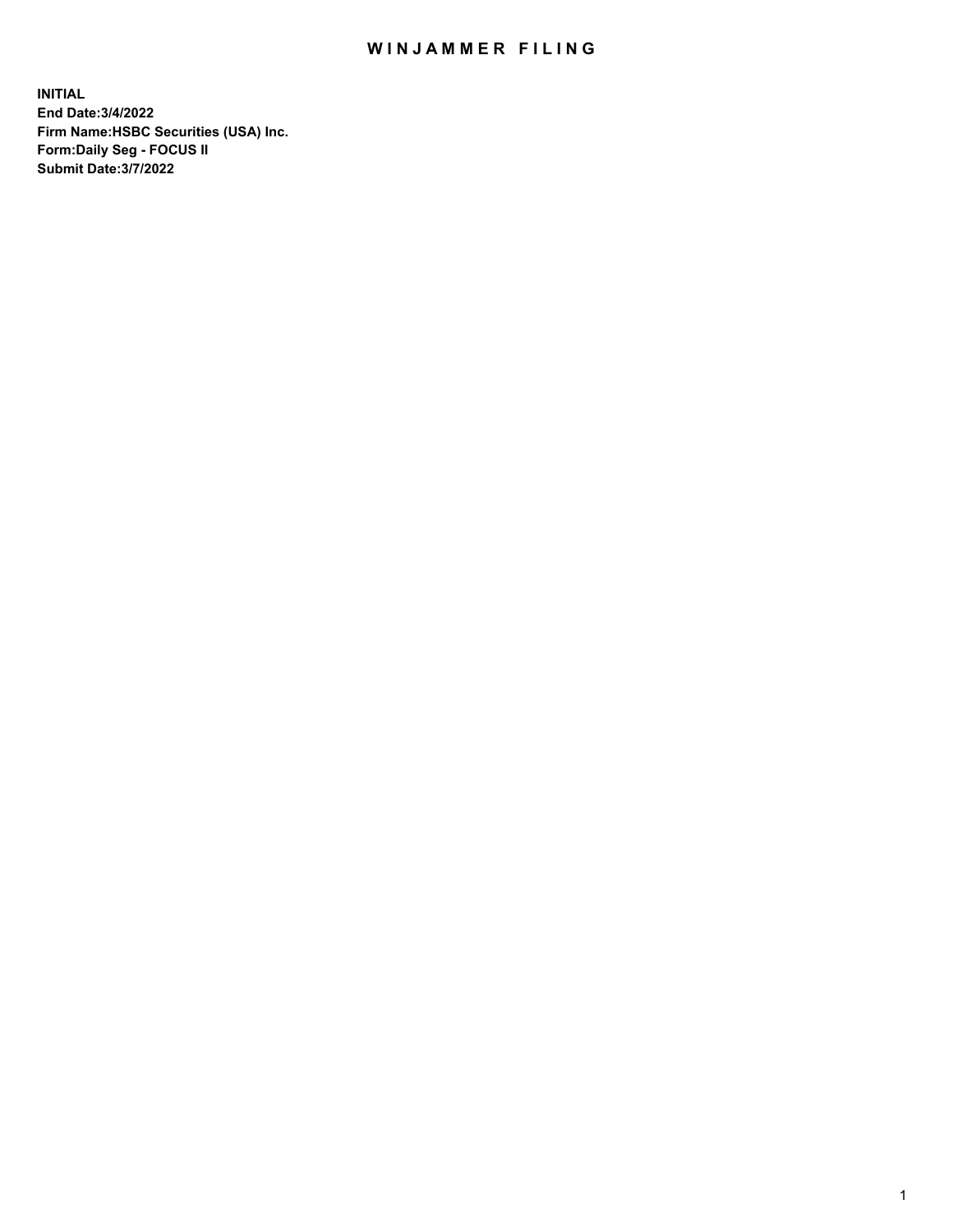**INITIAL End Date:3/4/2022 Firm Name:HSBC Securities (USA) Inc. Form:Daily Seg - FOCUS II Submit Date:3/7/2022 Daily Segregation - Cover Page**

| Name of Company                                                                                                                                                                                                                                                                                                                | <b>HSBC Securities (USA) Inc.</b>                           |
|--------------------------------------------------------------------------------------------------------------------------------------------------------------------------------------------------------------------------------------------------------------------------------------------------------------------------------|-------------------------------------------------------------|
| <b>Contact Name</b>                                                                                                                                                                                                                                                                                                            | <b>Michael Vacca</b>                                        |
| <b>Contact Phone Number</b>                                                                                                                                                                                                                                                                                                    | 212-525-7951                                                |
| <b>Contact Email Address</b>                                                                                                                                                                                                                                                                                                   | michael.vacca@us.hsbc.com                                   |
| FCM's Customer Segregated Funds Residual Interest Target (choose one):<br>a. Minimum dollar amount: ; or<br>b. Minimum percentage of customer segregated funds required:% ; or<br>c. Dollar amount range between: and; or<br>d. Percentage range of customer segregated funds required between:% and%.                         | 103,000,000<br><u>0</u><br>0 <sub>0</sub><br>0 <sub>0</sub> |
| FCM's Customer Secured Amount Funds Residual Interest Target (choose one):<br>a. Minimum dollar amount: ; or<br>b. Minimum percentage of customer secured funds required:%; or<br>c. Dollar amount range between: and; or<br>d. Percentage range of customer secured funds required between:% and%.                            | 15,000,000<br><u>0</u><br>0 <sub>0</sub><br>0 <sub>0</sub>  |
| FCM's Cleared Swaps Customer Collateral Residual Interest Target (choose one):<br>a. Minimum dollar amount: ; or<br>b. Minimum percentage of cleared swaps customer collateral required:% ; or<br>c. Dollar amount range between: and; or<br>d. Percentage range of cleared swaps customer collateral required between:% and%. | 75,000,000<br><u>0</u><br><u>00</u><br>00                   |

Attach supporting documents CH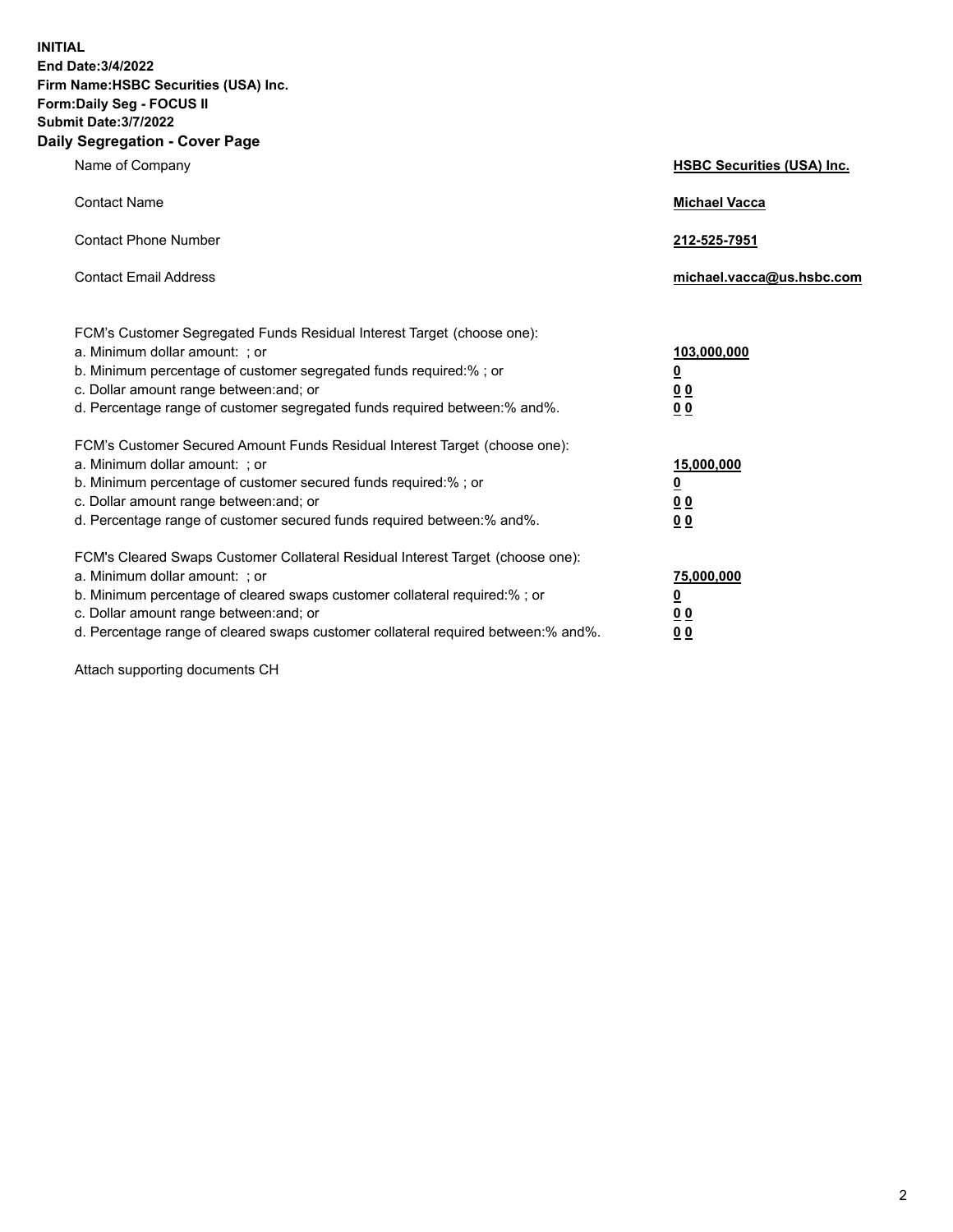**INITIAL End Date:3/4/2022 Firm Name:HSBC Securities (USA) Inc. Form:Daily Seg - FOCUS II Submit Date:3/7/2022 Daily Segregation - Secured Amounts** Foreign Futures and Foreign Options Secured Amounts Amount required to be set aside pursuant to law, rule or regulation of a foreign government or a rule of a self-regulatory organization authorized thereunder **0** [7305] 1. Net ledger balance - Foreign Futures and Foreign Option Trading - All Customers A. Cash **118,409,085** [7315] B. Securities (at market) **38,988,973** [7317] 2. Net unrealized profit (loss) in open futures contracts traded on a foreign board of trade **15,203,323** [7325] 3. Exchange traded options a. Market value of open option contracts purchased on a foreign board of trade **0** [7335] b. Market value of open contracts granted (sold) on a foreign board of trade **0** [7337] 4. Net equity (deficit) (add lines 1. 2. and 3.) **172,601,381** [7345] 5. Account liquidating to a deficit and account with a debit balances - gross amount **173,224** [7351] Less: amount offset by customer owned securities **-173,081** [7352] **143** [7354] 6. Amount required to be set aside as the secured amount - Net Liquidating Equity Method (add lines 4 and 5) **172,601,524** [7355] 7. Greater of amount required to be set aside pursuant to foreign jurisdiction (above) or line 6. **172,601,524** [7360] FUNDS DEPOSITED IN SEPARATE REGULATION 30.7 ACCOUNTS 1. Cash in banks A. Banks located in the United States **25,216,042** [7500] B. Other banks qualified under Regulation 30.7 **0** [7520] **25,216,042** [7530] 2. Securities A. In safekeeping with banks located in the United States **38,988,973** [7540] B. In safekeeping with other banks qualified under Regulation 30.7 **0** [7560] **38,988,973** [7570] 3. Equities with registered futures commission merchants A. Cash **0** [7580] B. Securities **0** [7590] C. Unrealized gain (loss) on open futures contracts **0** [7600] D. Value of long option contracts **0** [7610] E. Value of short option contracts **0** [7615] **0** [7620] 4. Amounts held by clearing organizations of foreign boards of trade A. Cash **0** [7640] B. Securities **0** [7650] C. Amount due to (from) clearing organization - daily variation **0** [7660] D. Value of long option contracts **0** [7670] E. Value of short option contracts **0** [7675] **0** [7680] 5. Amounts held by members of foreign boards of trade A. Cash **136,682,823** [7700] B. Securities **0** [7710] C. Unrealized gain (loss) on open futures contracts **15,203,323** [7720] D. Value of long option contracts **0** [7730] E. Value of short option contracts **0** [7735] **151,886,146** [7740] 6. Amounts with other depositories designated by a foreign board of trade **0** [7760] 7. Segregated funds on hand **0** [7765] 8. Total funds in separate section 30.7 accounts **216,091,161** [7770] 9. Excess (deficiency) Set Aside for Secured Amount (subtract line 7 Secured Statement Page 1 from Line 8) **43,489,637** [7380] 10. Management Target Amount for Excess funds in separate section 30.7 accounts **15,000,000** [7780] 11. Excess (deficiency) funds in separate 30.7 accounts over (under) Management Target **28,489,637** [7785]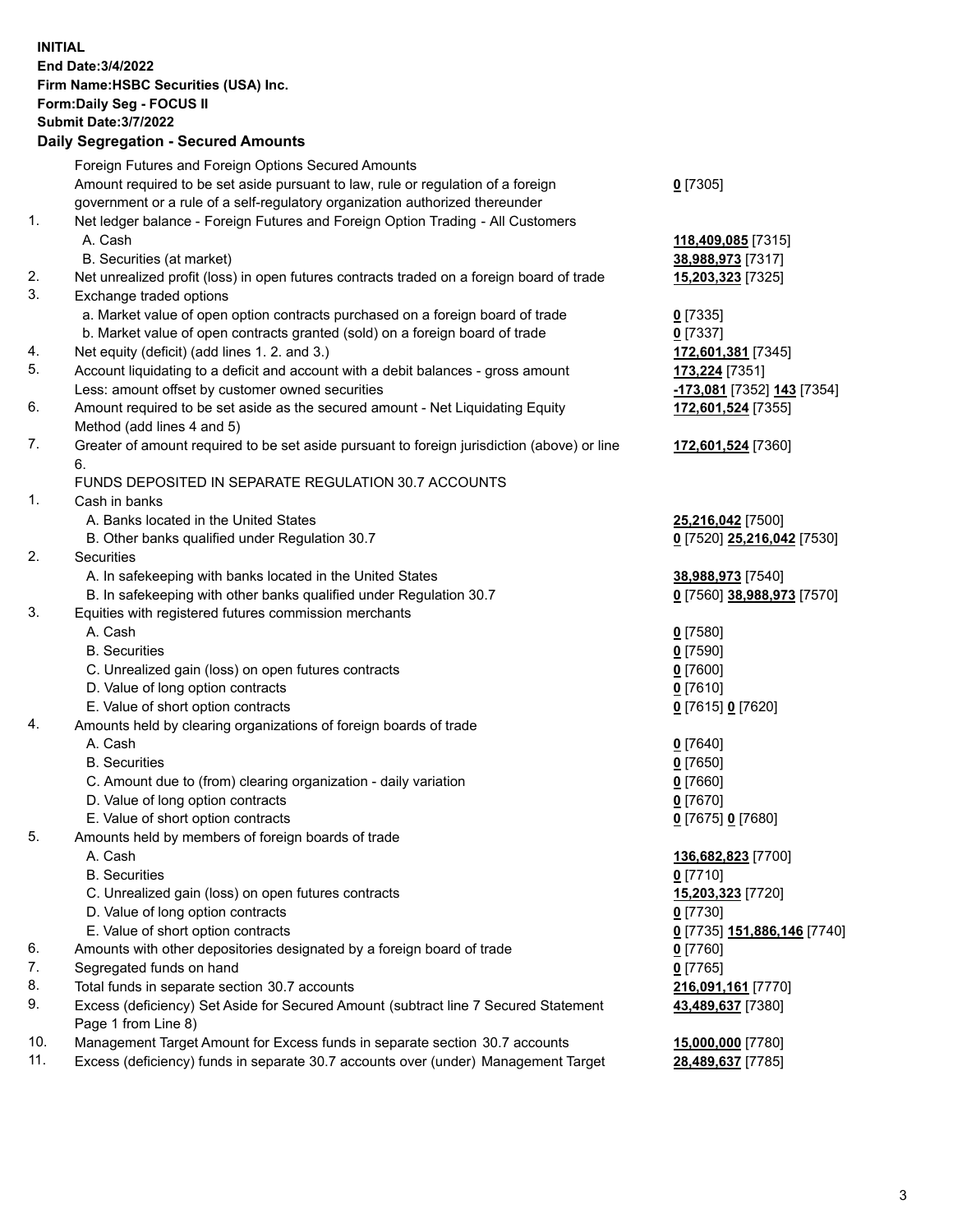|     | <b>INITIAL</b>                                                                                                  |                                  |
|-----|-----------------------------------------------------------------------------------------------------------------|----------------------------------|
|     | End Date: 3/4/2022                                                                                              |                                  |
|     | Firm Name: HSBC Securities (USA) Inc.                                                                           |                                  |
|     | Form: Daily Seg - FOCUS II                                                                                      |                                  |
|     | <b>Submit Date: 3/7/2022</b>                                                                                    |                                  |
|     | Daily Segregation - Segregation Statement                                                                       |                                  |
|     | SEGREGATION REQUIREMENTS(Section 4d(2) of the CEAct)                                                            |                                  |
| 1.  | Net ledger balance                                                                                              |                                  |
|     | A. Cash                                                                                                         | 3,205,492,454 [7010]             |
|     |                                                                                                                 | 909,559,465 [7020]               |
| 2.  | B. Securities (at market)<br>Net unrealized profit (loss) in open futures contracts traded on a contract market | $-1,194,128,915$ [7030]          |
| 3.  |                                                                                                                 |                                  |
|     | Exchange traded options<br>A. Add market value of open option contracts purchased on a contract market          | 2,072,448,873 [7032]             |
|     | B. Deduct market value of open option contracts granted (sold) on a contract market                             | -327,445,550 [7033]              |
| 4.  | Net equity (deficit) (add lines 1, 2 and 3)                                                                     | 4,665,926,327 [7040]             |
| 5.  | Accounts liquidating to a deficit and accounts with                                                             |                                  |
|     | debit balances - gross amount                                                                                   | 3,084,674 [7045]                 |
|     | Less: amount offset by customer securities                                                                      | -2,540,908 [7047] 543,766 [7050] |
| 6.  | Amount required to be segregated (add lines 4 and 5)                                                            | 4,666,470,093 [7060]             |
|     | FUNDS IN SEGREGATED ACCOUNTS                                                                                    |                                  |
| 7.  | Deposited in segregated funds bank accounts                                                                     |                                  |
|     | A. Cash                                                                                                         | 8,077,519 [7070]                 |
|     | B. Securities representing investments of customers' funds (at market)                                          | $0$ [7080]                       |
|     | C. Securities held for particular customers or option customers in lieu of cash (at                             | 82,411,049 [7090]                |
|     | market)                                                                                                         |                                  |
| 8.  | Margins on deposit with derivatives clearing organizations of contract markets                                  |                                  |
|     | A. Cash                                                                                                         | 1,911,686,855 [7100]             |
|     | B. Securities representing investments of customers' funds (at market)                                          | 44,870,019 [7110]                |
|     | C. Securities held for particular customers or option customers in lieu of cash (at                             | 798,748,867 [7120]               |
|     | market)                                                                                                         |                                  |
| 9.  | Net settlement from (to) derivatives clearing organizations of contract markets                                 | 161,114,696 [7130]               |
| 10. | Exchange traded options                                                                                         |                                  |
|     | A. Value of open long option contracts                                                                          | 2,072,448,873 [7132]             |
|     | B. Value of open short option contracts                                                                         | $-327,445,550$ [7133]            |
| 11. | Net equities with other FCMs                                                                                    |                                  |
|     | A. Net liquidating equity                                                                                       | <u>-269,011</u> [7140]           |
|     | B. Securities representing investments of customers' funds (at market)                                          | $0$ [7160]                       |
|     | C. Securities held for particular customers or option customers in lieu of cash (at                             | 24,476,562 [7170]                |
|     | market)                                                                                                         |                                  |
| 12. | Segregated funds on hand                                                                                        | 3,922,987 [7150]                 |
| 13. | Total amount in segregation (add lines 7 through 12)                                                            | 4,780,042,866 [7180]             |
| 14. | Excess (deficiency) funds in segregation (subtract line 6 from line 13)                                         | 113,572,773 [7190]               |
| 15. | Management Target Amount for Excess funds in segregation                                                        | 103,000,000 [7194]               |
| 16. | Excess (deficiency) funds in segregation over (under) Management Target Amount                                  | 10,572,773 [7198]                |

Excess